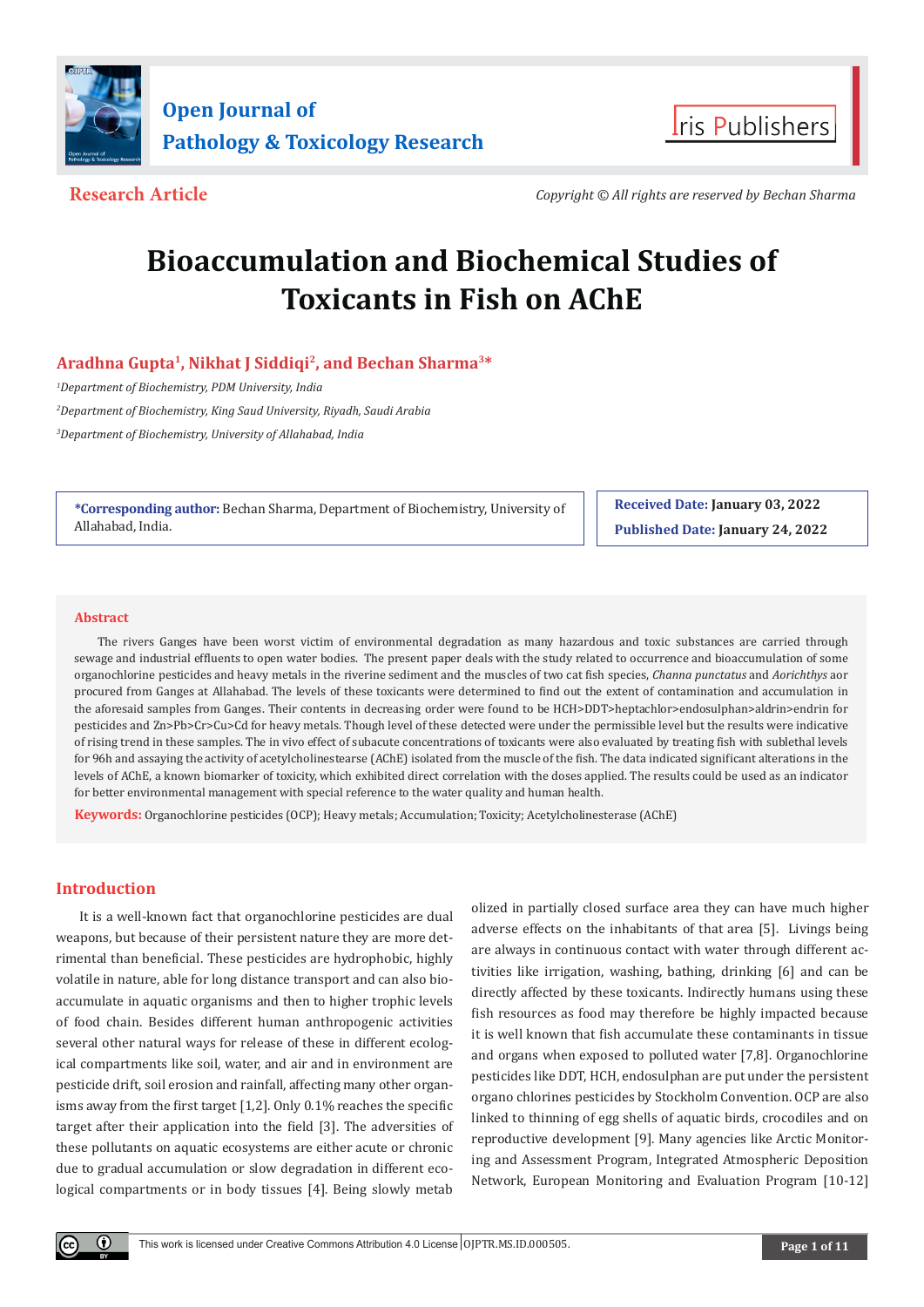for monitoring the levels of theses in air, sediment, water, as well as in aquatic organisms provides the current status of these at the local levels [13]. Models like BETR, mechanistics, kinetics, has been useful in assessing the transport and fate of these pesticides in different compartments [14]. Fish has shown to bioaccumulate these toxicants through two major routes ie dermal and ingestion/oral. Currently freshwater fish/ loaches and several other aquatic organisms have been used as model for assessing the bioaccumulation of these at the regional or local levels [15]. Not only pesticides but heavy metals are also the potent polluters of aquatic environment. Several heavy metals are used as cofactors like Zn, Ni, Mn, Cu, Fe but other heavy metals like Cd, Pb, Hg though not useful have found to be tremendously toxic to aquatic organisms [16,17]. Heavy metal toxicity is mainly due to generation of free radicals which can cause locomotry respiratory, osmoregulatory, neurodegenerative or endocrinology related problems in fish [18,19]. Discharge from industries like forging, leather, printing etc contains these metals in the ionic forms which easily pass through the cell membranes of the aquatic organisms and deposited on the mucous membranes sometimes rupturing them [20]. The significant use of different metals like copper in electronics has resulted in aquatic pollution. Chromium is mainly used in tanning industry and small amount required for carbohydrates, lipids and sugar metabolism [21,22]. Entry of toxicants in different ecological compartments is shown in (Figure 1).



Toxicity caused by these pollutants may be at cellular, molecular or morphological level. The biological changes due to these toxicants can be used as a barometer for assessing the adverse effects of these pollutants [23]. Acetylcholinesterase (AChE) inhibition in fish is used as a biomarker of the species' exposure to toxicants present in the aquatic biota [24]. It is an enzyme which hydrolyzes the neurotransmitter acetylcholine into acetic acid and choline. The impaired function of this enzyme results in nervous or musculoskeletal system deformities finally to paralysis and death [25,26]. There are numerous studies on bioaccumulation, but very few have been extrapolated in laboratory based on the accumulation data. In this study we have integrated our bioaccumulation results with biomarkers like AChE study in vivo by exposing the fish with two different sublethal concentrations of maximum accumulated pesticides HCH, DDT and heavy metals Zn, Cu, Cr, Cd and Pb detected in the study.

#### **Materials and Methods**

Samples of sediment, water and fish *Channa punctatus (C.punctatus)* and *Aoricthys.aor (A.aor)* were collected bimonthly throught the year from river Ganges at Allahabad, India.

**Organochlorine pesticide analysis:** The reagents used for pesticide analysis were anhydrous sodium sulphate, petroleum ether (60-800C), acetonitrile, hexane, diethyl ether, florisil (60-100 mesh), and whatmann filter paper number 1 and 42. All reagents used were of Merck.

**Pesticide extraction from sediment:** The extraction of sediment was performed by procedure given by FAO. Sediment samples were first dried and grinded before extraction. In a beaker 50g grinded soil sample was mixed with 100ml of solvent mixture of hexane:acetone (1:1). After shaking them in beaker, mixture was filtered through whatmann filter paper number 1. First step was repeated for re-extraction of pesticides and then the filtrate was transferred through a seperatory funnel. After vigorous shaking 5ml of 2% NaCl and 300ml of distilled water was added and kept for some time to separate into solvent and aqueous phase. On clear separation lower aqueous portion was discarded and the solvent phase was washed twice with 100ml portion of distilled water. Finally column plugged tightly with 2.5gm anhydrous sodium sul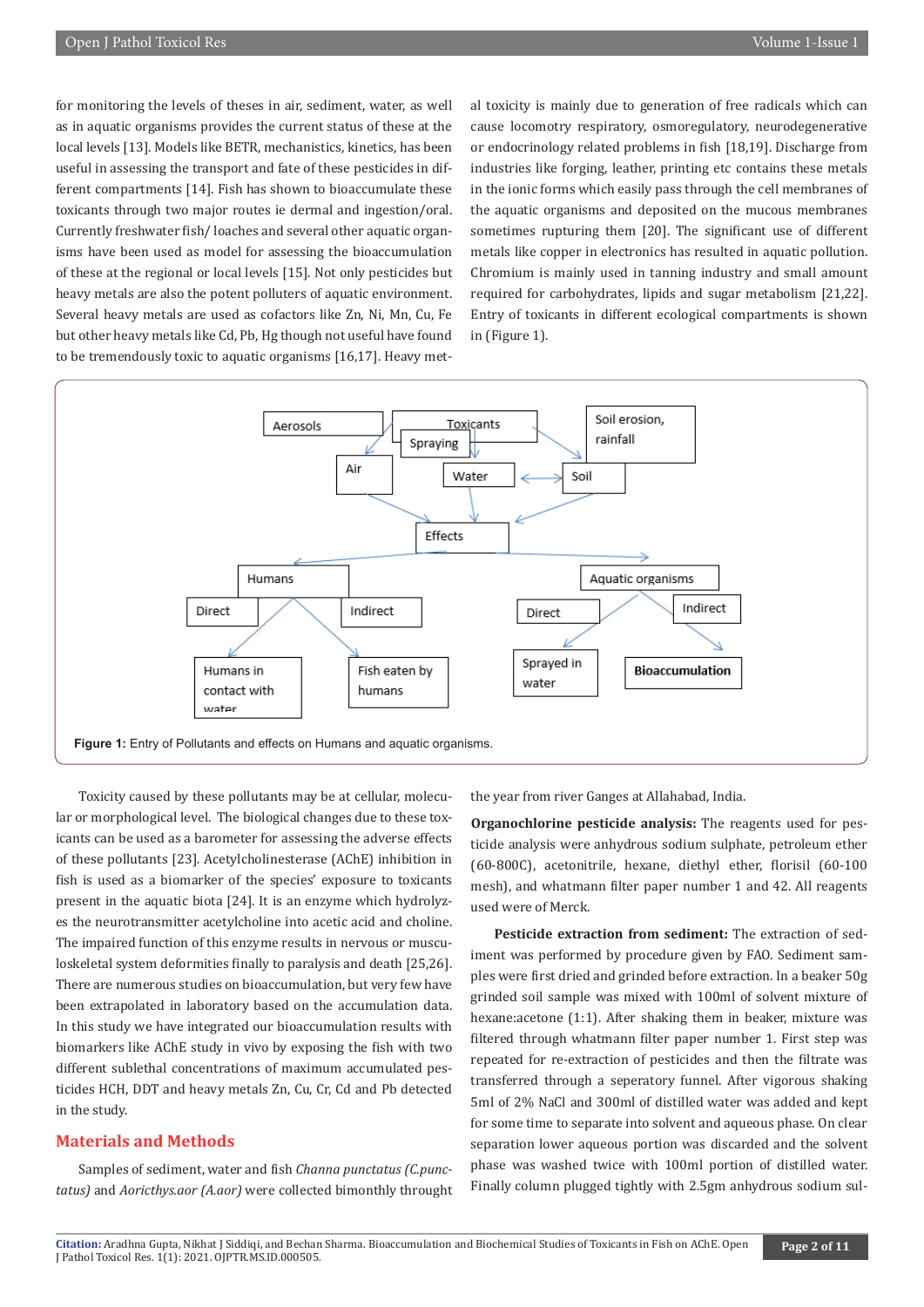phate and 2gm of 15% activated alumina. The column was eluted with 10ml hexane (HPLC). The concentration of samples was done using flat rotatory evaporator. The dried extract was then dissolved in 2ml of hexane. The cleaned up extract was stored at 40C for analysis on gas chromatograph.

**Pesticide extraction from fish muscle:** The extraction of pesticides from fish muscle was done in four steps described by USFDA 1994.

**Extraction:** 50g fish muscle (boneless) was mixed with 250g sodium sulphate and grinded in metallic blender at high speed with three consecutive volumes (200, 150 and 100ml) of petroleum ether. The filtrate from each portion was combined in a 500ml conical flask and was evaporated to near dryness on a rotatory evaporator.

**Partitioning:** The extract was then partitioned in three steps. In first portion extract was mixed with 30ml saturated solution of acetonitrile in petroleum ether, shaken 100 times and lower portion was transferred to 2<sup>nd</sup> separating funnel containing 100ml petroleum ether, 40ml of saturated solution of NaCl, 600ml distilled water, shaken 100 times and lower portion of separating funnel 2<sup>nd</sup> was transferred to 3<sup>rd</sup> separating funnel containing 100ml petroleum ether, shaken and lower layer discarded. Its upper layer was mixed to separating funnel 2, 100ml distilled water added, shaken, lower layer discarded and upper layer collected and was evaporated to dryness on a rotatory evaporator.

**Clean Up:** 20g activated florisil was topped with 4g anhydrous  $\text{Na}_2\text{SO}_4$ . The column was eluted with 200ml of 6% and 15% diethylether. All the glassware's were cleaned with liquid soap followed by tap water, distilled water and acetone. The glassware's were then kept in oven at a temperature of  $220^{\circ}$ C for 24h.

**Analysis:** Gas liquid Chromatography Analysis: Pesticides residue in all extracts were estimated quantitively by NUCON Gas Chromatograph equipped with Ni<sup>63</sup> Electron Capture Detector (ECD).

**Operating parameters:** Purified nitrogen gas grade1 99.9% pure gas was used as carrier gas, and its flow rate is optimized at usually  $60$ ml/min Temperature of injection port (210<sup>o</sup>C), column (190<sup>o</sup>C) and detector ( $220^{\circ}$ C) is adjusted accordingly and stabilized properly. When the instrument is thermally stabilized (3-4h) we injected appropriate volume (2-10µl) of the working standard mixture of pesticides with the help of 10 µl micro syringe (Hamilton) carefully and waited till the component with maximum retention time is detected on chromatogram usually 1-1/2 h. Now as the standard run is over, we injected unknown sample volume concentrated extract (2µl-fish extract, 1ml- sediment extract) on the same column efficiently with many times washed and rinsed microsyringe with hexane. The different peaks of the samples were identified with those of standards. The pesticides for which the GC was standardizes were p-p'- dichlorodiphenyl trichloroethane (p-p'-DDD), p,p'-dichlorodiphenylethane (p-p'-DDE), α, ß, γ isomers of hexachlorocyclohexane, dieldrin, aldrin and endosulphan.

**Preparation of standards for GLC:** 1mg of pure pesticide standard A.R. grade 100% is dissolved in 10ml hexane. From this different concentration of pesticide is prepared. These standard solutions are kept in vaccum dessicator at  $-15^{\circ}$ C for a period of six months in case of organochlorine pesticides.

The fish were exposed to two different sublethal concentrations of effectors for 96h. After the stipulated periods of treatment, the fish were dissected and muscle was excised out. The muscle was thoroughly washed in normal cold saline (0.15M, 4-6oC), blotted dry and quickly weighed. For isolating AChE, a membrane bound enzyme, sodium phosphate buffer (50mM, pH 8.0) containing tritonX-100 (0.5%, v/v) a non-ionic detergent was used in extraction buffer. The homogenates of each tissue were kept for 30min in cold with intermittent stirring and centrifuged at 10,000 Xg for 30min in a refrigerated high-speed centrifuge. The clear supernatant of each tissue homogenate was thus collected and used as the source of enzymes and other cellular constituents. The estimation of biochemical indices (protein content, AChE activity) were done in these cell free fractions of tissue homogenates.

**Acetylcholinesterase:** (Acetylcholinesterase, EC 3.1.1.7, AChE) was assayed by the method of Ellman et al., (1961). The reaction mixture contained sodium phosphate buffer (50mM, pH 8.0), acetylthiocholine iodide (ATI) (0.5mM), 5,5' dithiobis-(2-nitrobenzoic acid) (DTNB, 0.5mM, pH 8.0) and suitable amount of enzyme preparation (100-200µg cytosolic protein). The increase in absorbance was monitored at 412nm for 3min against blank at room temperature (26±20 C). The measurements were made in triplicates in each tissue homogenate.

**Heavy metal analysis:** The reagents used for analysis of were nitric acid, perchloric acid, sulphuric acid and metals/salts of copper (Cu), chromium (Cr), cadmium (Cd), Zinc (Zn) and lead (Pb).

**Water collection:** Water samples were collected in polyethylene bottles (500ml), acidified with concentrated nitric acid (5ml) and then evaporated on sand bath till volume concentrated to 50ml.

**Sediment collection and analysis:** Sediment samples were dried, powdered and sieved. 5gm samples were digested with a mixture of concentrated nitric acid (35ml), perchloric acid (5ml) and sulphuric acid (2.5ml) in a ratio of  $7:1:0.5$  at  $75$ -80°C for 4-5h on heating mantle till a clear solution is obtained.

**Fish muscle:** Fish samples were rinsed in deionised water to remove surface adherents that could have adsorbed metals. Then 30gm of muscle (boneless) was chopped and kept in 25ml nitric acid overnight. The samples were then digested by adding 10ml sulphuric acid on heating mantle till a clear light yellow solution was obtained.

The volume of all digested samples was then made up to 100ml. heavy metals analyzed in samples by atomic absorption spectrophotometer (GBC Avanta∑) using different cathode lamps.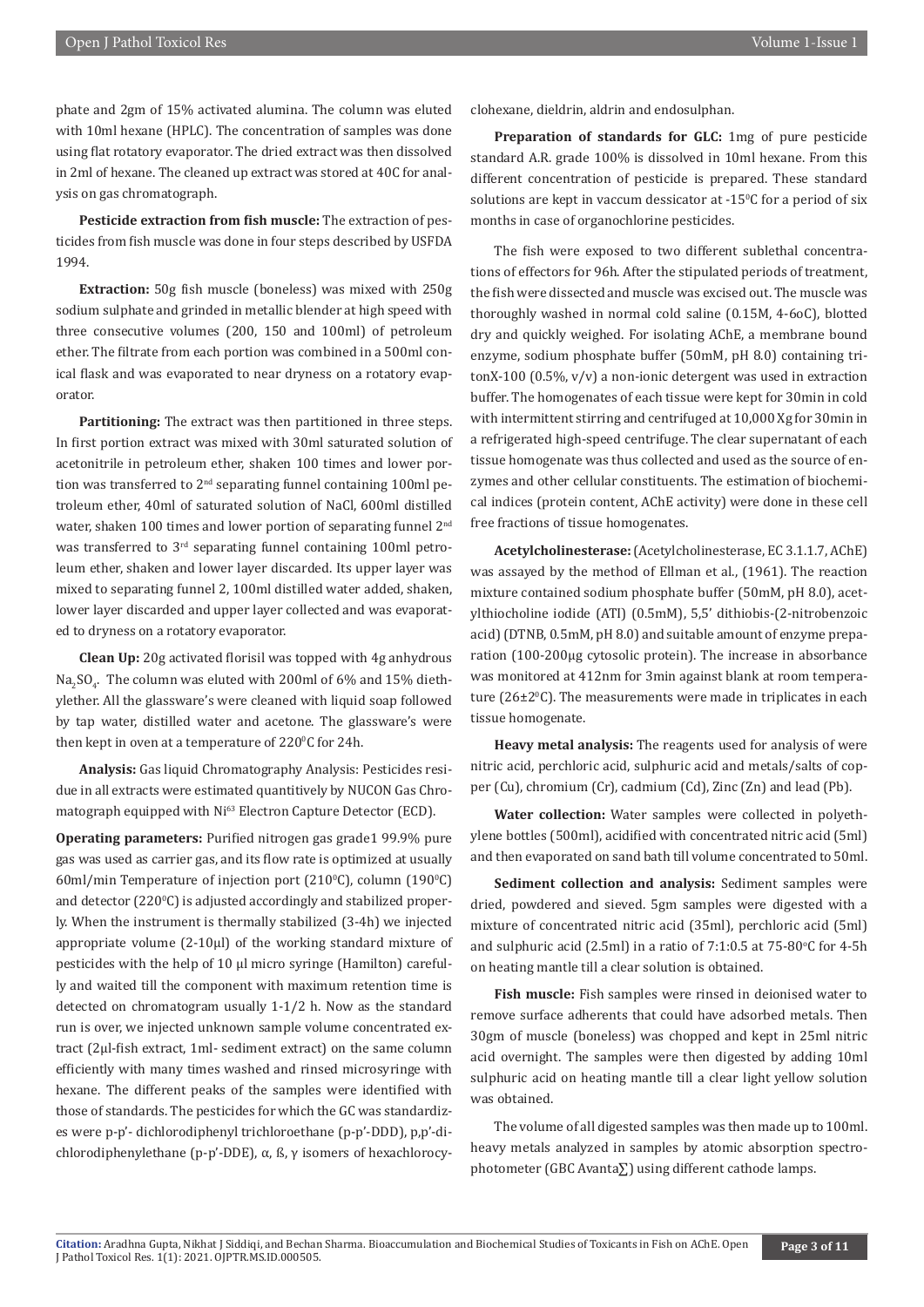#### **Preparation of standards:**

**Preparation of 1000µg/ml standard Cadmium (Cd):** The 1000µg/ml standard Cd was prepared by dissolving 1.0g of cadmium metal in 20ml of 5N hydrochloric acid containing 0.5ml of concentrated nitric acid and diluted to 1 litre.

**Preparation of 1000µg/ml standard Chromium (Cr):** The 1000µg/ml standard chromium was prepared by dissolving 1.0g of chromium metal in 50ml of concentrated hydrochloric acid and diluted to 1 litre.

**Preparation of 1000µg/ml standard Copper (Cu):** The 1000µg/ml standard copper was prepared by dissolving 1.0g of copper metal in 50ml of 6N nitric acid and diluted to 1 litre.

**Preparation of 1000µg/ml standard Lead (Pb):** The 1000µg/ ml standard lead was prepared by dissolving 1.0g of lead metal in 20ml of 6N nitric acid and diluted to 1 litre.

**Preparation of 1000µg/ml standard Zinc (Zn):** The 1000µg/ ml standard zinc was prepared by dissolving 1.0g of zinc metal in 40ml of 5N hydrochloric acid and diluted to 1 litre.

**Exposure to subacute concentrations of pesticides (HCH, DDT) and heavy metals (Cu, Cr, Cd, Pb, Zn):** The healthy fish were equally distributed in four aquaria of 1x1 ft, The subacute concentrations of toxicants were used for the exposure of *C. punctatus* and *A.aor* for 96h. The equal volume of acetone was maintained in control aquaria as pesticide added to the experimental aquaria was dissolved in acetone. All aquaria were constantly aerated during the period of exposure by aerator and the fish were fed properly.

The water was changed after 24h each and replenished with fresh toxicants.

#### **Result and Discussion**

The aquatic system have been worst victim of environmental degradation as many hazardous and toxic substances such as pesticides and heavy metals and other chemicals are carried through sewage and industrial effluents including urban and agricultural total run off to open water bodies. These substances being highly persistent get deposited either in the sediment or water and ultimately contaminate the whole aquatic cycle. The extensive use of organochlorine pesticides, heavy metals and their ability to accumulate in aquatic food chain pose serious threat to the environmental equilibrium. The present study is related to occurrence and bioaccumulation of these toxicants in the water, sediment and muscles of two cat fish species, *Channa punctatus* and *Aorichthys aor* and the sublethal effect of these on the biomarker enzyme acetylcholinesterase AChE in laboratory.

# **Evaluation of organochlorines in sediments and muscles of fish**

The order of annual accumulation of different pesticides in two ecological compartments of aquatic ecosystem ie sediment and fish are HCH>DDT>Endosulphan>Heptachlor>aldrin>endrin. The highest accumulation was of HCH, DDT, endosulphan and lowest of aldrin, endrin in all the compartments. Heptachlor accumulation is on average among all the pesticides. Pesticides accumulation was higher in sediment than fish (Table 1).

**Table1:** Annual accumulation of pesticides (µg/Kg wet weight) in the sediment and muscle of the freshwater fish species procured from river Ganges at Allahabad.

| <b>Pesticides</b> | Annual accumulation of pesticides (µg/Kg wet weight) |                               |                  |  |
|-------------------|------------------------------------------------------|-------------------------------|------------------|--|
|                   | <b>Sediment</b>                                      | <b>Muscle of fish species</b> |                  |  |
|                   |                                                      | C. punctatus                  | A. aor           |  |
| HCH               | $35.05 \pm 2.1$                                      | $9.92 \pm 0.81$               | $10.83 \pm 1.10$ |  |
| Endosulphan       | $1.6 \pm 0.07$                                       | $0.94 \pm 0.08$               | $0.77 \pm 0.05$  |  |
| <b>DDT</b>        | $12.0 \pm 1.3$                                       | $5.81 \pm 0.95$               | $6.58 \pm 0.81$  |  |
| Aldrin            | $1.45 \pm 0.01$                                      | $0.92 \pm 0.07$               | $0.75 \pm 0.04$  |  |
| heptachlor        | $0.75 \pm 0.04$                                      | $0.96 \pm 0.08$               | $0.85 \pm 0.05$  |  |
| Endrin            | $0.23 \pm 0.02$                                      | $0.08 \pm 0.01$               | $0.04 \pm 0.01$  |  |
| Total OCP         | $51.33 \pm 3.7$                                      | $18.63 \pm 1.71$              | $19.93 \pm 1.82$ |  |

The extraction of organochlorines from sediment and muscles of two fish species and their determination were done as has been described in Materials and methods. The values are the average of three independent experiments. HCH=Hexachlorocyclohexane, DDT=Dichlorodiphenyltrichloroethane

The percentage distribution of pesticides between sediment and fish shows almost 20% increase rate of accumulation for HCH, 10% for DDT in sediment. In fish the accumulation of HCH was higher in *C.punctatus* and DDT in *A.aor*. However the other OCP detected in sample was less than 10% in sediment and 20% in fish (Table 2).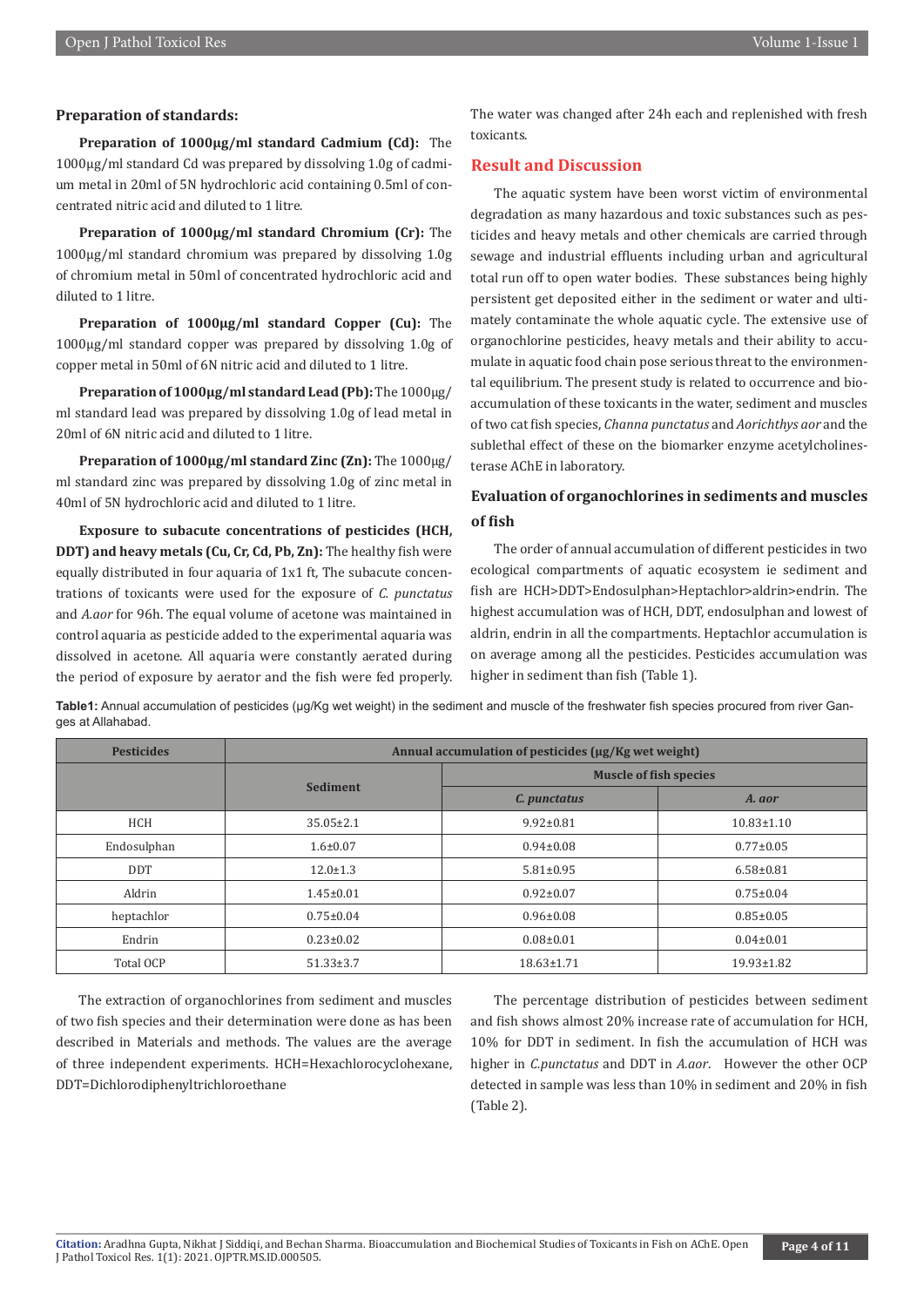**Pesticides Distribution of pesticides (%) Sediment Muscles of freshwater fish species** *C. punctatus A. aor* HCH  $10.2$  70.2 55.33 50.83 DDT 21.7 22.25 33.74

Other OCP  $8.3$  8.3 18.33 18.33 19.33 14.33

**Table 2**: Percent distribution of organochlorine pesticides in the sediment and the muscles of two freshwater fish species procured from river Ganges at Allahabad.

The data indicated that the major contributor of total OCP was DDT and HCH in sediment and fish muscle.

The accumulation of pesticides into the sediment of river and muscles of two fish species were determined as mentioned in the Materials and Methods. Values are the average of three independent experiments.

The results show the highest concentration of pesticide present in sediment as compared to that present in the flesh of two fish species. In fish higher concentration of pesticide accumulation was recorded in the flesh of *A. aor* than *C. punctatus*, which is directly related to their feeding behaviour. As organochlorine pesticides are insoluble in water they get settled at the bottom, adsorb to sediments or remain suspended in water and when bottom feeder fish feed on these contaminated zooplankton and plankton, it gets in them.

The bioaccumulation of these pesticides in aquatic organisms depends on species, age, sex, feeding habitat, position in trophic level and the rate of mobilization, uptake and elimination [27,28]. The interaction of these pesticides with sediments depends on the charge, ions, detritus organic matter associated with sediment which sometimes increases the total dissolved solids (TDS) and conductivity of water.

The high levels of HCH in the sediment of river Ganges may have served as a sink to persistent organochlorine pesticides. Drought, leaching of the surface soil during monsoon can also result in increase of OCP in sediment [29-32]. The presence of pesticides in soil is controlled by many factors like adsorption on the solid phase, decomposition and volatilization. The results show that pesticides concentration in sediment is more than that present in fish. There are mainly two ways how these pesticides reach the soil, (1) by fall out on account of crop spraying for insect / pest control or (2) by their direct application for the treatment of soil or for the control of soil dwelling pests, nematodes and pathogens of bacterial and fungal diseases. The organic content in the sediment may be considered as the probable reason for attracting the pesticides from water. The organochlorine pesticides are non-polar and therefore are less soluble in water and tend to remain adsorbed on the suspended solids. Therefore, the pesticide residues in sediment tell the data of not only the pesticides present in sediment but also in water. The movement of the pesticides from water to sediment and to lipid compounds is possible. The presence of pesticides in sediments of Ganges at Allahabad in the present study is in agreement with the studies of Miles and Harris [33], Rajendra and Subramanian [34] and Darko et al. [35]; Sarafioska et al. [36]. A study by Bossi et al. [37] showed high concentrations of pesticides in May-June followed by decreasing concentartions in July-August and then slight increase in September-October. The endosulphan detected in present study may be due to soil leaching. Aldrin can undergo photolysis or metaboloized to dieldrin (more toxic than aldrin) in plants and animals by epoxidation of double bonds carried out by microsomal enzymes making it more polar and less lipid soluble [38,39]. Among pesticides high concentrations of DDT has been reported by [40,41]. Camenzuli et al. [14] reported higher concentrations of pesticides HCH and DDT in sediment may be due to soil organic carbon, pesticide drift, emissions, agriculture use.

These pesticides in water may be present in dissolved, precipitated (when present in excess) and suspended forms (when adsorbed on suspended particles). The solubility of pesticides in water besides their chemical structure (polarity) depends on pH, temperature, salt concentration and organic matter content on medium and on partition between water and sediment phases and biotic activity. Although in aquatic ecosystems especially in rivers the pesticides joining the course move and distribute into various inter compartments viz. sediments, aquatic flora and fauna etc.

The predominant concentration of HCH in all the fish samples in the present study suggests that different HCH containing formulations of pesticides are used or as vector control. These pesticides reach the water by direct or indirect application. The indirect sources include runoff from agricultural fields, spray drift, rain water, sewage and effluents from various industries manufacturing pesticides or using them in their process, whereas direct application include the control of unwanted weeds, insect's pest infecting water plants, undesirable fish in fish culture ponds to restock with more desirable fishes. Germen et al. [2] reported the trend of accumulation of organochlorine pesticides to be PCB>DDT>HCH and Afful et al. [7] to be of γ-HCH, δ-HCH, heptachlor, aldrin, γ-chlordane, α-endosulfan, dieldrin and p,p'-DDT respectively, in different fishes. In contrast findings by Buah-Kowfie et al. [23] showed higher accumulation in fish than sediment which was directly related to the feeding habitat of fish Clarias gariepinus [42].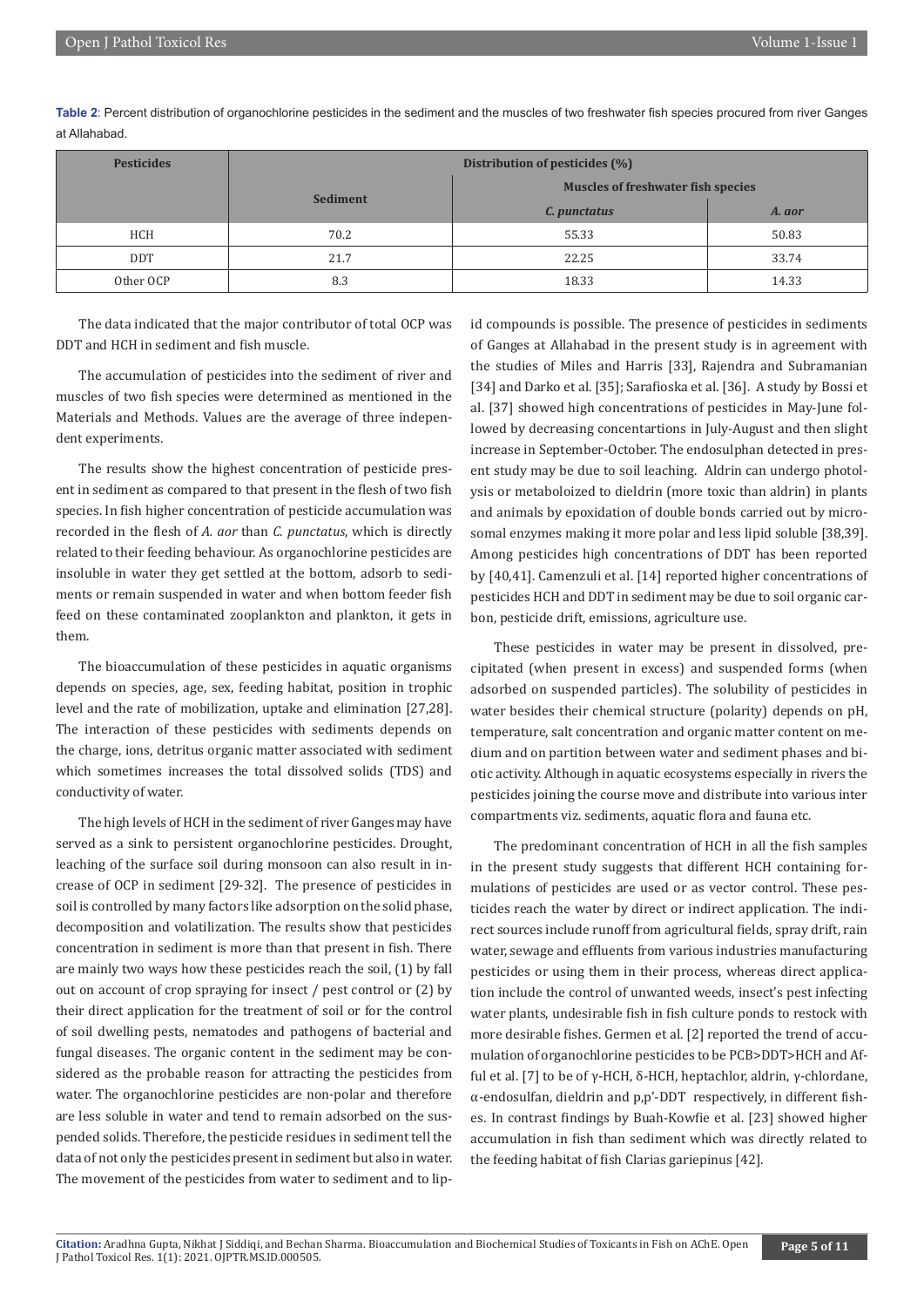# **Evaluation of heavy metals in water, sediments and muscles of fish**

and muscles of fish *C. Punctaus* 0.001-9.50, *A.aor* 0.001-14.13. The decreasing trend in all the cases were Zn>Pb>Cr>Cu>Cd. Highest accumulation of Zn was seen in sediment and fish *A.aor*. In water the concentration detected was almost negligible (Table 3).

The range of heavy metal accumulation in all the three ecological compartments were water 0.001-0.043, sediment 0.08-14.62

| Table 3: Annual accumulation of heavy metals (µg/Kg wet weight) in the water, sediment and fish muscle. |  |  |
|---------------------------------------------------------------------------------------------------------|--|--|
|                                                                                                         |  |  |

|                     | Annual accumulation of heavy metals (µg/Kg wet weight) |                  |                                           |                   |  |  |
|---------------------|--------------------------------------------------------|------------------|-------------------------------------------|-------------------|--|--|
| <b>Heavy metals</b> | <b>Water</b>                                           |                  | <b>Muscles of freshwater fish species</b> |                   |  |  |
|                     |                                                        | <b>Sediment</b>  | C. punctatus                              | A. gor            |  |  |
| Cu                  | $0.017 \pm 0.002$                                      | $2.48 \pm 0.11$  | $0.64 \pm 0.06$                           | $0.92 \pm 0.07$   |  |  |
| Cr                  | $0.012 \pm 0.001$                                      | $3.84 \pm 0.13$  | $0.062 \pm 0.002$                         | $0.072 \pm 0.002$ |  |  |
| C <sub>d</sub>      | $0.008 \pm 0.001$                                      | $0.86 \pm 0.08$  | $0.038 \pm 0.001$                         | $0.042 \pm 0.001$ |  |  |
| Ph                  | $0.043 \pm 0.002$                                      | $6.12 \pm 0.35$  | $2.42 \pm 0.12$                           | $3.12 \pm 0.57$   |  |  |
| Zn                  | $0.072 \pm 0.003$                                      | $14.62 \pm 1.51$ | $9.50 \pm 0.75$                           | $14.13 \pm 1.35$  |  |  |

The extraction of heavy metals from water, sediment and muscles of two fish species and their determination were done as described in Materials and methods. The values are the average of three independent experiments. Cu=Copper, Cr=Chromium, Cd=- Cadmium, Pd= Lead, Zn=Zinc

lation of heavy metals. The difference in percent accumulation of Zn with Cr and Cd was around more than 70% in fish. Almost similar level of percentage difference seen for Zn with Cu but variable for Pb. Around 30% difference (decrease) was seen in sediment than fish for Zn and less than 5% between sediment and water (Table 4 & Table 5).

The trend of percent distribution was same as that of accumu-

**Table 4:** Percent distribution of heavy metals in water, sediment and the muscles of two freshwater fish species procured from river Ganges at Allahabad.

| <b>Heavy metals</b> | Distribution of heavy metals (%) |          |                                           |        |  |
|---------------------|----------------------------------|----------|-------------------------------------------|--------|--|
|                     | <b>Water</b>                     | Sediment | <b>Muscles of freshwater fish species</b> |        |  |
|                     |                                  |          | C. punctatus                              | A. aor |  |
| Cu                  | 11.18                            | 8.88     | 5.08                                      | 4.92   |  |
| Cr                  | 7.89                             | 13.75    | 0.49                                      | 0.39   |  |
| C <sub>d</sub>      | 5.26                             | 3.08     | 0.31                                      | 0.22   |  |
| Pb                  | 28.29                            | 21.92    | 19.19                                     | 16.7   |  |
| Zn                  | 47.37                            | 52.36    | 75.34                                     | 75.64  |  |

The heavy metals from water, sediment and the fish tissues were extracted from and detected into the muscles of fish species as described in Materials and Methods. Cu=Copper, Cr=Chromium, Cd=Cadmium, Pd= Lead, Zn=Zinc.

**Table 5:** Reference levels of heavy metals and Organochlorine Pesticides.

| <b>Heavy Metals</b>       |                                 |                 |            |  |  |  |
|---------------------------|---------------------------------|-----------------|------------|--|--|--|
|                           | Water (mg/l)                    | Sediment (mg/g) | Fish(mg/g) |  |  |  |
| Cu                        | 1                               | 8               |            |  |  |  |
| Cr                        | 0.05                            |                 | 0.15       |  |  |  |
| Cd                        | $0.05^{\text{a}}$ , 0.008       | 2               | 0.2        |  |  |  |
| Pb                        | $0.05^{\circ}, 0.01$            | 22              | 1.5        |  |  |  |
| Zn                        | $5.0^{\circ}, 3.0^{\circ}$      | 40              | 150        |  |  |  |
| Organochlorine pesticides |                                 |                 |            |  |  |  |
| $\gamma$ HCH              | $0.002mg/l (2\mu g/l)$          |                 |            |  |  |  |
| <b>DDT</b>                | $0.001mg/l(1\mu g/l)$           |                 |            |  |  |  |
| Aldrin/Dieldrin           | $0.00003$ mg/l $(0.03 \mu g/l)$ |                 |            |  |  |  |
| Endrin                    | $0.00006$ mg/ $1(0.06 \mu g/l)$ |                 |            |  |  |  |

Sediment mg/g Canadian EPA (1976). Fresh water WHO mg/l (1993), Fresh water fish WHO mg/g (1993), a WHO (1984) guideline values, Pesticide (mg/l) FAO/WHO (2001)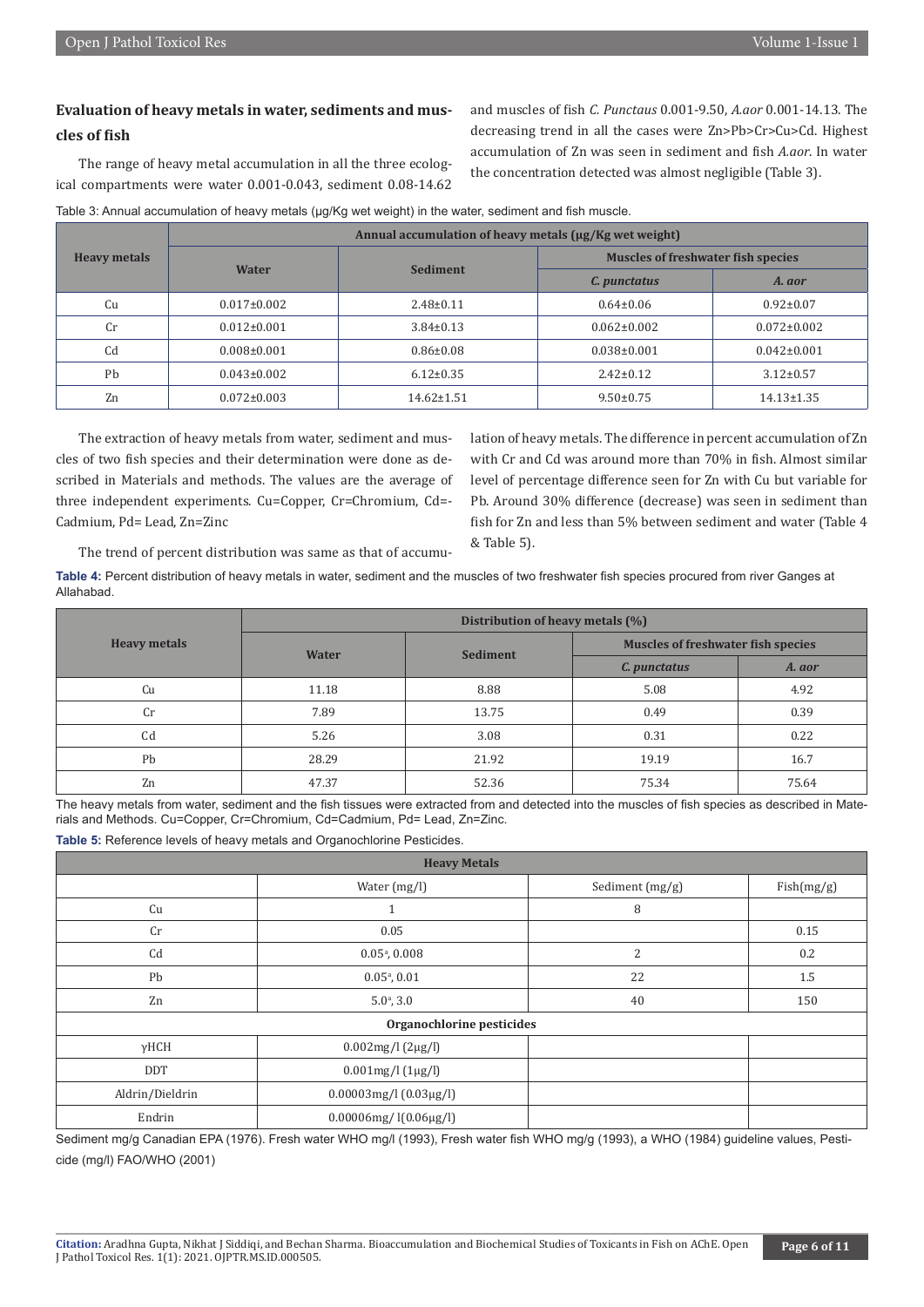The levels of metals detected in the study can be due to many reasons: (i) precipitation in the alkaline pH, (ii) increase in temperature proportionately decreases the oxygen concentration of water and hence toxicity increases resulting in physiological and morphological imbalances (iii) decreased particle size and increased organic matter results in adsorption and deposition (iv) metal contaminated feeds due to discharge of contaminants into the riverine system without any pretreatment.

Bioaccumulation studies of heavy metals in aquatic organisms were done by several researchers like Bonsignore et al. [43], Bawuro et al. [44], Rajkumar et al. [45] etc. The trend of heavy metals accumulation in the presented study was Zn>Pb>Cr>Cu>Cd which is different from the findings given by Rajeshkumar etal. [45] were Pb>Cu>Cr>Cd and by Bawuro et al. [44] Zn>Cu>Pb>Cd in carnivores and herbivore fish. These metals have toxic effect on animal reproduction, development and immunological function and are capable of producing acute and sub chronic toxic effects in mammals [46-49]. The copper concentration of 100mg/l has been detected in mining areas [50]. Bottom dwelling fishes are found to exhibit higher concentration of heavy metals than pelagic fishes. These fish are found in large quantity and so more susceptible to biomagnification [51]. The prolonged thermal and chemical protective actions of these substances against the pests create a risk of contaminating the environment and agricultural products. All the toxicants detected in the study were below the permissible limits (Table 6).

**Table 6:** Effect of pesticides and heavy metals on the activity of acetylcholinesterase (AChE) in muscles of freshwater fish.

| <b>Effectors (pesticides and Heavy metals)</b> | LC50 values $(mgl-1)$ | <b>Concentration used</b><br>$(mgl-1)$ | Activity of AChE remaining (%) in Mus-<br>cles of Fish |       |  |  |
|------------------------------------------------|-----------------------|----------------------------------------|--------------------------------------------------------|-------|--|--|
|                                                |                       |                                        | <i>C.punctatus</i>                                     | A.aor |  |  |
| <b>Pesticides</b>                              |                       |                                        |                                                        |       |  |  |
| <b>DDT</b>                                     | 0.15 & 0.18           | 0.03 & 0.036                           | 65                                                     | 59    |  |  |
| HCH                                            | 0.13 & 0.15           | 0.025 & 0.03                           | 62                                                     | 53    |  |  |
| <b>Heavy metals</b>                            |                       |                                        |                                                        |       |  |  |
| Cu                                             | 1.37 & 1.51           | 0.27 & 0.30                            | 72                                                     | 68    |  |  |
| Cr                                             | 1.05 & 1.23           | 0.21 & 0.24                            | 68                                                     | 59    |  |  |
| Cd                                             | 6.5 & 7.4             | 1.3 & 1.5                              | 57                                                     | 48    |  |  |
| Pb                                             | 98.5 & 102.3          | 19.7 & 20.4                            | 58                                                     | 42    |  |  |
| Zn                                             | 42.5 & 46             | 8.5 % 9.2                              | 69                                                     | 58    |  |  |

#### **Effect of Effectors on the AChE activity in fish muscle**

The conclusions drawn from Table 7 on the basis of acute toxicity test were that HCH was more toxic than DDT. The inhibition was found to be between 38-47% in fish exposed to pesticides. For heavy metals the range of inhibition was between 28-52%. Maximum inhibition was in *A.aor* (48%) for Pb and lowest for Cu (28%) in *C. punctatus*. The AChE activity at two different subacute levels of effectors (pesticides and heavy metals) was found to show a stochastic decrease in activity at higher concentrations. The trend of % decrease in AChE activity for heavy metals in *C.punctatus* was Pb>Cd>Cr>Zn>Cu and *A.aor* was Pb>Cd>Zn>Cr>Cu. The % decrease for pesticides in both the fish was HCH>DDT.

The extraction of AChE from the pesticides and heavy metals treated fish tissues and the determination of enzyme activity in the tissue homogenates were done as described in Materials and Methods. The values are the average of three independent experiments. Cu=Copper, Cr=Chromium, Cd=Cadmium, Pd= Lead, Zn=Zinc

AChE is an enzyme which helps in cholinergic transmission of neurotransmitter acetyl cholein at the post synaptic junction, and hydrolysed to acetyl Co-A and choline, where choline can again be used for synthesis of acetyl choline [52-54]. Potential sources of variation which can affect AChE activity are as follows: (i) differences in age, sex, reproductive status, and stressors such as water temperature, dissolved oxygen concentration, exposure to multiple contaminants [55] (ii) due to catecholamines or acetylcholine levels which through the adenylcyclase system, can increase cAMP affecting enzymes of glycogen breakdown and glycogen synthesis [56] (iii) due to higher accumulation of acetylcholine resulting in hyperpolarization of post synaptic membranes which causes disruption in the transmission of nerve impulses. The other reasons for AChE inhibitions are movement and seasons. Baslow, [25] reported increased inhibitions in active fish than sluggish fish. Seasonal variations were studied by Sumith et al. [57] in fish exposed to organophosphates and showed, increased inhibition during drier months ie july-september (Yala), when compared with Maha seasons. Similar findings reported by Menedez et al., [58] in fresh water fish *Cenesterodon decemmaculatus* where activity decreased upto 80% in summers and upto 60% in winters. Decrease in AChE activity in fish exposed to pesticides were reported by Marigoudar et al. [59] in *Labeo rohita* for cypermethrin, Milegla et al. [60] in *Clarius gariepinus* for organo phosphates and carbamates, Pereira et al. [61] in zebra fish muscle exposed to endosulphan whereas Ezemonye and Ikpesu [62] reported no change in activity in serum of *Clarias gariepinuss* exposed to endosulphan. In contrast increased activity were reported by Moraes et al. [63] in brain of fish upon exposure to imazapic and imazethapyr herbicides, Toni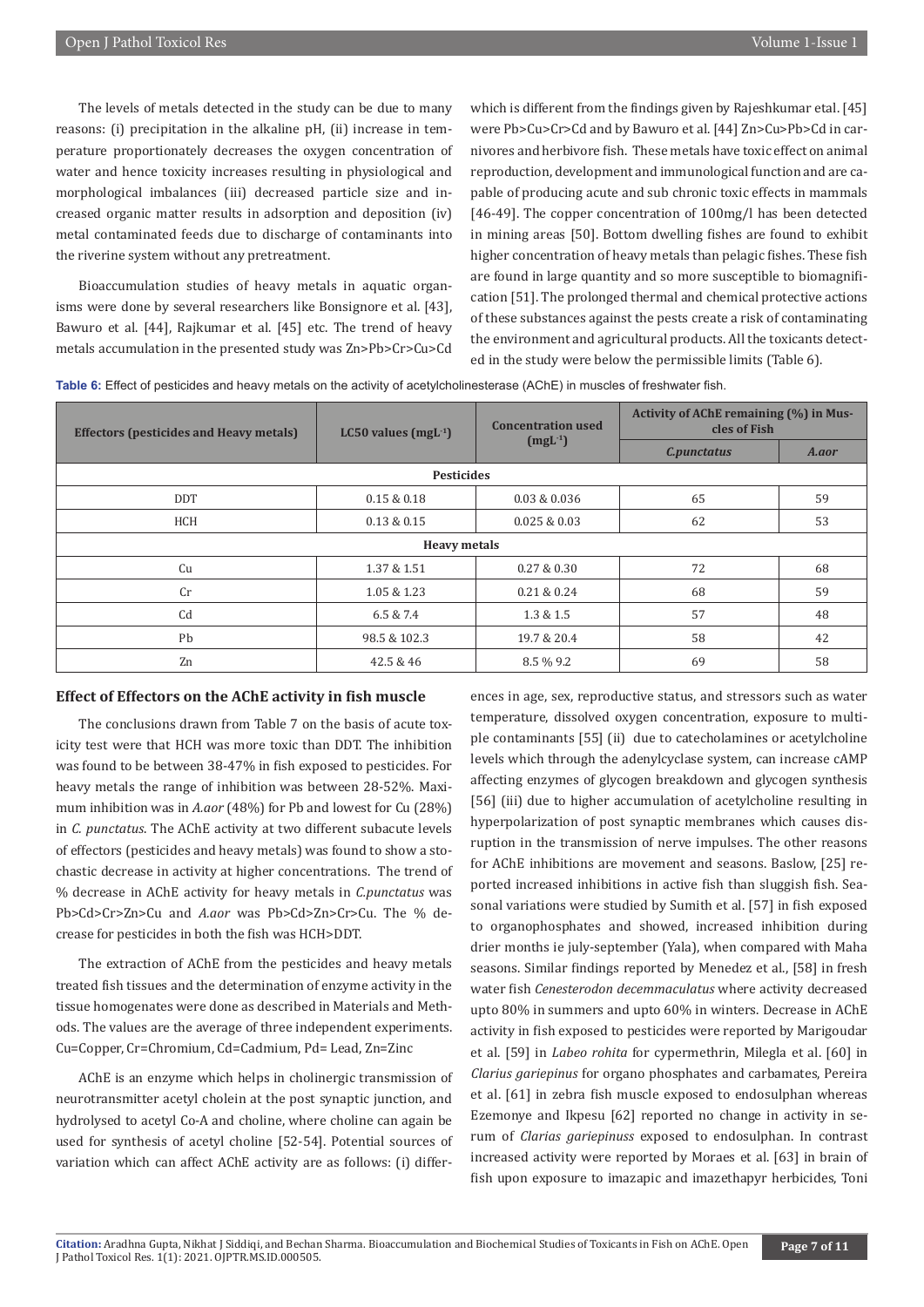et al. [64] for commercial herbicide bispyribac sodium after seven days of exposure. However, these authors have shown reduction in AChE activity in fish brain and muscle after prolonged (72 days) of exposure.

Heavy metals have shown to cause changes in circadian behavior and inverse relationship between exposure time and activity in addition to decreased AChE activity. Decreased activity by heavy metals exposure were reported by Cunha et al. [65] in marine gastropods for cadmium and copper, [66] for mercury and lead in brain of zebra fish, Haverroth et al. [67] in Zebra fish for Copper, Leitemperge et al. [68] in silver catfish *Rhamdia quelen* for copper, Kim and Kang et al. [22] for cadmium in brain and muscles of juvenile rock fish *Sebastes schgeleii*, Pan et al. [69], Zhang et al. [70] in fish Danio rerio for cadmium chloride and deltamethrin, Lee and Freeman [71] documented lead toxicity in Zebra fish, Green et al. [72].

The toxicity to aquatic biota by chromium is due to ionic states of these heavy metals which can easily pass through the cell membranes. Cr (Vl) can easily pass plasma membrane with the help of anion transporter phosphate whereas Cr (lll) cannot. Hexavalent state of chromium has been much toxic than trivalent stage.

The lethality of Cu in fish is due to several reasons; it mimics the sodium ion, blocks ions by ATP dependent enzymes, decreases the levels of sodium and chloride ions as a result increased diffusion loss takes place leading to osmoregulatory disturbances and death [73]. Sublethal toxic effects of copper in fish include degeneration of gill cells, decreased RBC and increased hematocrit at different sublethal levels of exposure [74,75]. Copper (ll) and (l) results in generation of reactive oxygen specie through lipid peroxidation and genotoxic [76]. Zinc toxicity in aquatic organisms is linked to embryo damage, fecundity, low hatching rate and high mortality. Zebra fish has the genes for AChE responsible for acetylcholine degradation, in brain [77]. Zinc esposure of more than 1ppm caused different circadian rhythms, decreased activity during day which increases in dark [78]. Lead and other stressors at sublethal levels showed muscular and neurodegenerative change, reproductive inhibitions in aquatic organisms, hypo demethylation of DNA [79]. Studies by Kumar et al. [80] showed lead toxicity in cat fish *Pangasius hypophthalmus*, can be mitigated to some extent when fish were fed on zinc diet. Cadmium toxicity decreases as water hardness increases [81]. Sublethal levels exposure may cause alterations to appetite and metabolism. It is an endocrine disruptor and cause DNA damage and stress in common carp *Cyprinus carpio* [82-90]. However it cannot be predicted that whether the OCPs and heavy metals acts as reversible or irreversible inhibitors, but yes the results prove that subacute concentrations of these effectors are also highly toxic to the fish. The bioaccumulation of pesticides and heavy metals were in the permissible limits and is directly related to the feeding habitat.

The data obtained from the present study gives an indication of the extent of aquatic contamination that may help to understand the behavior and fate of these persistent chemicals in the aquatic environment. The results may be important form public health and ecological standpoint and is useful for better water quality management and environmental health risk assessment.

### **Acknowledgement**

 AG acknowledges the University Grants Commission-New Delhi for providing financial support in the form of a Research Fellowship. The author (NJS) would like to thank the Research Center, Female Center for Scientific and Medical Colleges, King Saud University for the financial support. BS gratefully appreciates the support provided by the Department of Biochemistry of University of Allahabad and CIFRI-Allahabad for carrying out present research.

#### **Conflict of Interest**

The authors declare that they have no conflict of interest.

#### **References**

- 1. [Gupta A, Rai DK, Pandey RS, Sharma B \(2009\) Analysis of heavy metals in](https://pubmed.ncbi.nlm.nih.gov/18850290/) [the riverine sediments and fish from river Ganges at Alahabad. Environ](https://pubmed.ncbi.nlm.nih.gov/18850290/) [Monit Assess 157\(1\): 449-458.](https://pubmed.ncbi.nlm.nih.gov/18850290/)
- 2. German AV, Zakonnov VV, Mammantov AA (2010) Organochlorine pesticides in the bottom sediments, benthos and fish in the Volka pool of the Rybinsk Reservoir. Water Resources 37(1): 84-88.
- 3. [Aguiar LH, Moraes G, Avilez IM, Altran AE, Corrêa CF \(2004\) Metabolic](https://pubmed.ncbi.nlm.nih.gov/15147928/) [effects of Folidol 600 on the neotropical freshwater fish matrinxa,](https://pubmed.ncbi.nlm.nih.gov/15147928/) [Brycon cephalus. Environmental Research. 95\(2\): 224-230.](https://pubmed.ncbi.nlm.nih.gov/15147928/)
- 4. [Lukyanova ON, Tsygankov VY, Boyarova MD, Khristoforova NK \(2016\)](https://pubmed.ncbi.nlm.nih.gov/27219293/) [Bioaccumulation of HCHs and DDTs in organs of Pacific salmon](https://pubmed.ncbi.nlm.nih.gov/27219293/) [\(genus Oncorhynchus\) from the Sea of Okhotsk and the Bering Sea.](https://pubmed.ncbi.nlm.nih.gov/27219293/) [Chemosphere 157: 174-180.](https://pubmed.ncbi.nlm.nih.gov/27219293/)
- 5. Barakat AO, Khairy M, Aukaily I (2016) Bioaccumulation of organochlorine contaminants in fish species from Lake Qarun, a protected area of Egypt. Toxicological & Environmental Chemistry 99(1): 117-133.
- 6. [Yang Y, Yun X, Liu M, Jiang Y, Li QX, et al. \(2014\) Concentrations,](https://pubmed.ncbi.nlm.nih.gov/24177859/) [distributions, sources, and risk assessment of organochlorine pesticides](https://pubmed.ncbi.nlm.nih.gov/24177859/) [in surface water of the East Lake, China. Environ Sci Pollut Res Int 21\(4\):](https://pubmed.ncbi.nlm.nih.gov/24177859/) [3041-3050.](https://pubmed.ncbi.nlm.nih.gov/24177859/)
- 7. Afful S, Anim AK, Serfor-Armah Y (2010) Spectrum of organochlorine pesticide residues in fish samples from the Densu Basin. Research Journal of Environmental and Earth Sciences 2(3): 133-138.
- 8. [Khairy MA, Noonan GO, Lohmann R \(2019\) Uptake Of Hydrophobic](https://pubmed.ncbi.nlm.nih.gov/30614049/) [Organic Compounds, Including Ocps And Pbdes, And Perfluoroalkyl](https://pubmed.ncbi.nlm.nih.gov/30614049/) [Acids \(Pfaas\) In Fish And Blue Crabs Of The Lower Passaic River \(NJ,](https://pubmed.ncbi.nlm.nih.gov/30614049/) [USA\). Environmental Toxicology and Chemistry 38\(4\): 872-882.](https://pubmed.ncbi.nlm.nih.gov/30614049/)
- 9. Sherwin BD, Mudge JF, Cañas-Carrell JE, Lanza HA, Rainwater TR, et al. (2016) Organochlorine pesticide residues in caudal scutes of Belize Morelet's crocodiles (Crocodylus moreletii). J Herpetol 50(4): 552-558.
- 10. [Hung H, Kallenborn R, Breivik K, Su Y, Brorstrom-Lunden E, et al. \(2010\)](https://pubmed.ncbi.nlm.nih.gov/20004462/) [Atmospheric monitoring of organic pollutants in theArctic under the](https://pubmed.ncbi.nlm.nih.gov/20004462/) [Arctic Monitoring and Assessment Programme \(AMAP\): 1993-2006. Sci](https://pubmed.ncbi.nlm.nih.gov/20004462/) [Total Environ 408\(15\): 2854-2873.](https://pubmed.ncbi.nlm.nih.gov/20004462/)
- 11. Venier M, Hites RA (2010) Time trend analysis of atmospheric POPs concentrations in the Great Lakes region since 1990. Environ Sci Technol 44: 8050-8055.
- 12. Tørseth K, Aas W, Breivik K, Fjæraa A, Fiebig M, et al. (2012) Introduction to the Europe an Monitoring and Evaluation Programme (EMEP) and observed atmospheric composition change during 1972e2009. Atmos Chem Phys 12.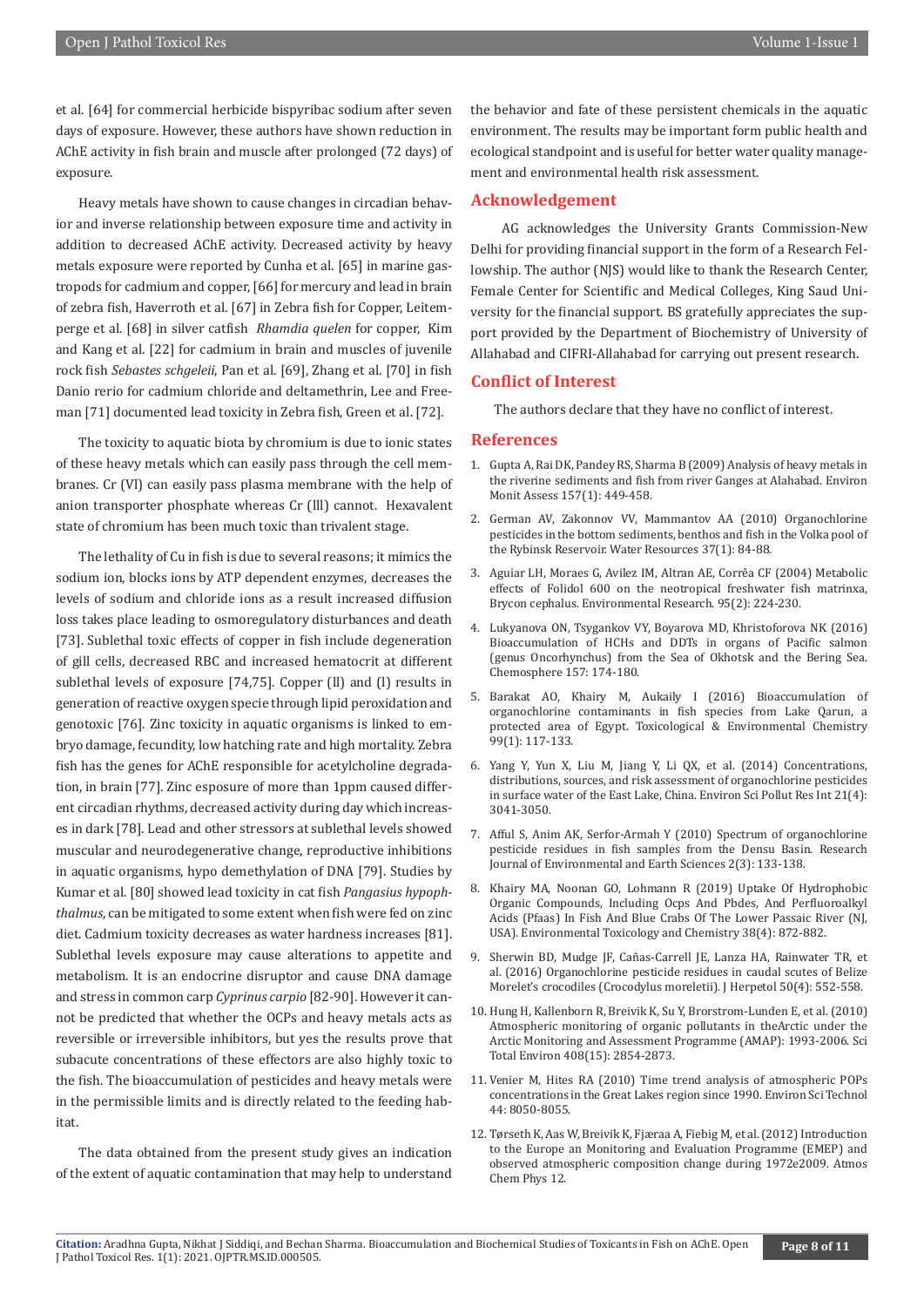- 13. [Nøstbakken OJ, Hove HT, Duinker A, Lundebye AK, Berntssen MHG, et al.](https://pubmed.ncbi.nlm.nih.gov/25454244/)  [\(2015\) Contaminant levels in Norwegian farmed Atlantic salmon \(Salmo](https://pubmed.ncbi.nlm.nih.gov/25454244/)  [salar\) in the 13-year period from 1999 to 2011. Environ Int 74: 274-280.](https://pubmed.ncbi.nlm.nih.gov/25454244/)
- 14. [Camenzuli L, Scheringer M, Hungerbühler K \(2016\) Local organochlorine](file:///E:\Journal%20Data\Toxicology-OJPTR\1.%20Article%20Data\2022\1.%20January\Sharma_OJPTR-22-RA-505\OJPTR-22-RA-505_W\ubmed.ncbi.nlm.nih.gov\26341663\)  [pesticide concentrations in soil put into a global perspective.](file:///E:\Journal%20Data\Toxicology-OJPTR\1.%20Article%20Data\2022\1.%20January\Sharma_OJPTR-22-RA-505\OJPTR-22-RA-505_W\ubmed.ncbi.nlm.nih.gov\26341663\)  [Environmental Pollution 217: 11-18.](file:///E:\Journal%20Data\Toxicology-OJPTR\1.%20Article%20Data\2022\1.%20January\Sharma_OJPTR-22-RA-505\OJPTR-22-RA-505_W\ubmed.ncbi.nlm.nih.gov\26341663\)
- 15. [Zhang H, Lu X, Zhang Y, Ma X, Wang S, et al. \(2016\) Bioaccumulation of](https://www.sciencedirect.com/science/article/abs/pii/S0269749116305528)  [organochlorine pesticides and polychlorinated biphenyls by loaches](https://www.sciencedirect.com/science/article/abs/pii/S0269749116305528)  [living in rice paddy fields of Northeast China. Environmental Pollution](https://www.sciencedirect.com/science/article/abs/pii/S0269749116305528)  [216: 893-901.](https://www.sciencedirect.com/science/article/abs/pii/S0269749116305528)
- 16. [Miao L, Yan W, Zhong L, Xu W \(2014\) Effect of heavy metals \(Cu, Pb, and](https://pubmed.ncbi.nlm.nih.gov/23982302/)  [As\) on the ultrastructure of Sargassum pallidum in Daya Bay, China.](https://pubmed.ncbi.nlm.nih.gov/23982302/)  [Environmental Monitoring & Assessment 186\(1\): 87-95.](https://pubmed.ncbi.nlm.nih.gov/23982302/)
- 17. [Chen P, Miah MR, Aschner M \(2016\) Metals and neurodegeneration.](https://pubmed.ncbi.nlm.nih.gov/27006759/)  [F1000Research 5: 366.](https://pubmed.ncbi.nlm.nih.gov/27006759/)
- 18. [Kuykendall JR, Miller KL, Mellinger KN, Cain AV \(2006\) Waterborne](https://pubmed.ncbi.nlm.nih.gov/16672167/)  [and dietary hexavalent chromium exposure causes DNA-protein cross](https://pubmed.ncbi.nlm.nih.gov/16672167/)  [link \(DPX\) formation inerythrocytesof largemouth bass \(Micropterus](https://pubmed.ncbi.nlm.nih.gov/16672167/)  [salmoides\). Aquat Toxicol 78: 27-31.](https://pubmed.ncbi.nlm.nih.gov/16672167/)
- 19. [Kim JH, Kang JC \(2015\) The arsenic accumulation and its effect on](https://pubmed.ncbi.nlm.nih.gov/25818984/)  [oxidative stress responses in juvenile rockfish, Sebastes schlegelii,](https://pubmed.ncbi.nlm.nih.gov/25818984/)  [exposed to waterborne arsenic \(As3+\). Environmental Toxicology and](https://pubmed.ncbi.nlm.nih.gov/25818984/)  [Pharmacology 39\(2\): 668-676.](https://pubmed.ncbi.nlm.nih.gov/25818984/)
- 20. [Nazimabashir, Manoharan V, Miltonprabu S \(2015\) Cadmium induced](https://pubmed.ncbi.nlm.nih.gov/26462792/)  [cardiac oxidative stress in rats and its attenuation by GSP through the](https://pubmed.ncbi.nlm.nih.gov/26462792/)  [activation of Nrf2 signaling pathway. Chemico-Biological Interactions](https://pubmed.ncbi.nlm.nih.gov/26462792/)  [242: 179-193.](https://pubmed.ncbi.nlm.nih.gov/26462792/)
- 21. He H, Zhu T, Liu Z, Chen M, Wang L (2015) Treatment of cadmiumcontaining wastewater in zinc smelting using sodium dimethyl dithio carbamate. Environmental Protection of Chemical Industry 35(3): 293- 296.
- 22. [Kim JH, Kang JC \(2016\) Oxidative stress, neurotoxicity, and](https://pubmed.ncbi.nlm.nih.gov/26680530/)  [metallothionein \(MT\) gene expression in juvenile rock fish Sebastes](https://pubmed.ncbi.nlm.nih.gov/26680530/)  [schlegelii under the different levels of dietary chromium \(Cr6+\)](https://pubmed.ncbi.nlm.nih.gov/26680530/)  [exposure. Ecotoxicology and Environmental Safety 125: 78-84.](https://pubmed.ncbi.nlm.nih.gov/26680530/)
- 23. [Buah-Kwofie A, Humphries MS, Pillay L \(2018\) Bioaccumulation and](https://pubmed.ncbi.nlm.nih.gov/29186702/)  [risk assessment of organochlorine pesticides in fish from a global](https://pubmed.ncbi.nlm.nih.gov/29186702/)  [biodiversity hotspot: iSimangaliso Wetland Park, South Africa. Science](https://pubmed.ncbi.nlm.nih.gov/29186702/)  [of The Total Environment 621: 273-281.](https://pubmed.ncbi.nlm.nih.gov/29186702/)
- 24. Richardson N, Gorodon AK, Muller WJ, Petschchke Bl, Whitfield AK (2010) The use of liver histpathology, lipid peroxidation and acetylcholinesterase assays as biomarker of contaminant induced stress in Cape stumpnose, Rhabdosargus holubi (Teleostei: Sparidae), from selected South African estuaries. Water SA. 36(4).
- 25. Baslow MH, Nigrelli RF (1961) Muscle acetylcholinesterase level as an index of general activity in fishes. Copeia 1: 8-11.
- 26. [Van Dyk JS, Pletschke B \(2011\) Review on the use of enzymes for the](https://pubmed.ncbi.nlm.nih.gov/21055790/)  [detection of organochlorine, organophosphate and carbamate pesticides](https://pubmed.ncbi.nlm.nih.gov/21055790/)  [in the environment. Chemosphere 82\(3\): 291-307.](https://pubmed.ncbi.nlm.nih.gov/21055790/)
- 27. Crosly RW, Donald DB, Block HO (1998) Trends and seasonality in alpha and gamma hexachlorocyclo hexane in Western Canadian surface waters. Environ Pollut 103: 277-285.
- 28. [Eqani S, Malik RN, Cincinelli A, Zhang G, Mohammad A, et al. \(2013\)](https://pubmed.ncbi.nlm.nih.gov/23467179/)  [Uptake of organochlorine pesticides \(OCPs\) and polychlorinated](https://pubmed.ncbi.nlm.nih.gov/23467179/)  [biphenyls \(PCBs\) by river water fish: The case of River Sci Chenab. Sci](https://pubmed.ncbi.nlm.nih.gov/23467179/)  [Total Environ 450-451: 83-91.](https://pubmed.ncbi.nlm.nih.gov/23467179/)
- 29. Akan JC, Sodipo OA, Mohammed Z, Abdulrahman F (2014) Determination of organochlorine, organophosphorus and pyrethroid pesticide residues in water and sediment samples by high performance liquid chromatography (HPLC) with UV/visible detector. J Anal Bioanal Tech 5: 226.
- 30. Pérez Parada A, Goyenola G, Teixeira de Mello F, Heinzen H (2018) Recent advances and open questions around pesticide dynamics and effects on freshwater fishes. Current Opinion in Environmental Science & Health.
- 31. Arisekar U, Shakila RJ, Jeyasekaran G, Shalin R, Kumar P, et al. (2018) Accumulation of organochlorine pesticide residues in fish, water, and sediments in the Thamirabarani river system of southern peninsular India. Environmental Nanotechnology, Monitoring & Management.
- 32. [Baqar M, Sadef Y, Ahmad SR, Mahmood A, Zhang G, et al. \(2018\)](https://pubmed.ncbi.nlm.nih.gov/29131997/) [Organochlorine pesticides across the tributaries of River Ravi, Pakistan:](https://pubmed.ncbi.nlm.nih.gov/29131997/) [Human health risk assessment through dermal exposure, ecological](https://pubmed.ncbi.nlm.nih.gov/29131997/) [risks, source fingerprints and spatio-temporal distribution. Sci Total](https://pubmed.ncbi.nlm.nih.gov/29131997/) [Environ 618: 291-305.](https://pubmed.ncbi.nlm.nih.gov/29131997/)
- 33. Miles IRW, Harris CR (1970) Insecticde residues in stream and control drainage system in agricultural areas of South –Western Ontario. Pestic Monit J 5: 289-294.
- 34. [Rajendran RB, Subramanian AN \(1999\) Chlorinated pesticides residues](https://pubmed.ncbi.nlm.nih.gov/10192957/) [in surface sediments from the river Kaveri, South India. J Environ Sci](https://pubmed.ncbi.nlm.nih.gov/10192957/) [Hlth B 34: 269-288.](https://pubmed.ncbi.nlm.nih.gov/10192957/)
- 35. [Darko G, Osei A, Caleb O \(2008\) Persistent organochlorine pesticide](https://www.sciencedirect.com/science/article/abs/pii/S0045653508002701) [residues in fish, sediments and water from Lake Bosomtwi, Ghana.](https://www.sciencedirect.com/science/article/abs/pii/S0045653508002701) [Chemosphere 72\(1\): 21-24.](https://www.sciencedirect.com/science/article/abs/pii/S0045653508002701)
- 36. Sarafioska E, Jordanoski M, Semo M, Patceva S (2010) The presence of organochlorine pesticides in the sediment, water system in Lake Dojran. BALWOIS. Ohrid, Republic of Macedonia - 25.
- 37. [Bossi R, Vorkamp K, Skov H \(2016\) Concentrations of organochlorine](https://www.sciencedirect.com/science/article/abs/pii/S0269749115302402) [pesticides, polybrominated diphenyl ethers and perfluorinated](https://www.sciencedirect.com/science/article/abs/pii/S0269749115302402) [compounds in the atmosphere of North Greenland. Environmental](https://www.sciencedirect.com/science/article/abs/pii/S0269749115302402) [Pollution 217: 4-10.](https://www.sciencedirect.com/science/article/abs/pii/S0269749115302402)
- 38. National Research Council (NRC) (US) Committee on Toxicology. An Assessment of the Health Risks of Seven Pesticides Used for Termite Control. Washington (DC): National Academies Press (US); 1982.
- 39. World Health Organisation, United Nations Environmental Program (WHO) (1989) In: Aldrin, Dieldrin (Eds.) Environmental Health Criteria.
- 40. [Ping Gong, Xiao-ping Wang, Sheng-hai Li, Wu-sheng Yu, Jiu-le Li, et al.](https://pubmed.ncbi.nlm.nih.gov/24880535/) [\(2014\) Atmospheric transport and accumulation of organochlorine](https://pubmed.ncbi.nlm.nih.gov/24880535/) [compounds on the southern slopes of the Himalayas, Nepal Environ](https://pubmed.ncbi.nlm.nih.gov/24880535/) [Pollut 192: 44-51.](https://pubmed.ncbi.nlm.nih.gov/24880535/)
- 41. [Nawab J, Wang X, Khan S, Tang YT, Rahman Z, et al. \(2020\). New insights](https://pubmed.ncbi.nlm.nih.gov/32933786/) [into the bioaccumulation of persistent organic pollutants in remote](https://pubmed.ncbi.nlm.nih.gov/32933786/) [alpine lakes located in Himalayas, Pakistan. Environmental Pollution.](https://pubmed.ncbi.nlm.nih.gov/32933786/) [Environ Pollut: 114952.](https://pubmed.ncbi.nlm.nih.gov/32933786/)
- 42. [Barnhoorn IEJ, van Dyk JC, Genthe B, Harding WR, Wagenaar Barnhoorn](https://pubmed.ncbi.nlm.nih.gov/25214015/) [GM \(2015\) Organochlorine pesticide levels in Clarias gariepinus from](https://pubmed.ncbi.nlm.nih.gov/25214015/) [polluted freshwater impoundments in South Africa and associated](https://pubmed.ncbi.nlm.nih.gov/25214015/) [human health risks. Chemospher 120: 391-397.](https://pubmed.ncbi.nlm.nih.gov/25214015/)
- 43. [Bonsignore M, Salvagio Manta D, Mirto S, Quinci EM, Ape F, et al. \(2018\)](https://pubmed.ncbi.nlm.nih.gov/30029101/) [Bioaccumulation of heavy metals in fish, crustaceans, molluscs and](https://pubmed.ncbi.nlm.nih.gov/30029101/) [echinoderms from the Tuscany coast. Ecotoxicol Environ Saf 162: 554-](https://pubmed.ncbi.nlm.nih.gov/30029101/) [562.](https://pubmed.ncbi.nlm.nih.gov/30029101/)
- 44. [Bawuro AA, Voegborlo RB, Adimado AA \(2018\) Bioaccumulation of](https://pubmed.ncbi.nlm.nih.gov/29887895/) [Heavy Metals in Some Tissues of Fish in Lake Geriyo, Adamawa State,](https://pubmed.ncbi.nlm.nih.gov/29887895/) [Nigeria. J Environ Public Health: 1854892.](https://pubmed.ncbi.nlm.nih.gov/29887895/)
- 45. [Rajeshkumar S, Xiaoyu Li \(2018\) Bioaccumulation of heavy metals in](https://pubmed.ncbi.nlm.nih.gov/29511642/) [fish species from the Meiliang Bay, Taihu Lake, China. Toxicol Rep 5:](https://pubmed.ncbi.nlm.nih.gov/29511642/) [288-295.](https://pubmed.ncbi.nlm.nih.gov/29511642/)
- 46. Ecobichon DJ, Dovis JE, Dovill J, Enrich MR, Millian P, et al. (1990) Neurotoxic effects of pesticides. In the effects of pesticides on human health (Baker, S.R., Wilkinson, C.F, eds) Princeton. NJ, Princenton Scientific Publishing: 131-199.
- 47. Tanner RW, Lanston JW (1990) Do Environmental toxins cause parkinsons disease: A critical review. Neurology 40: 17-30.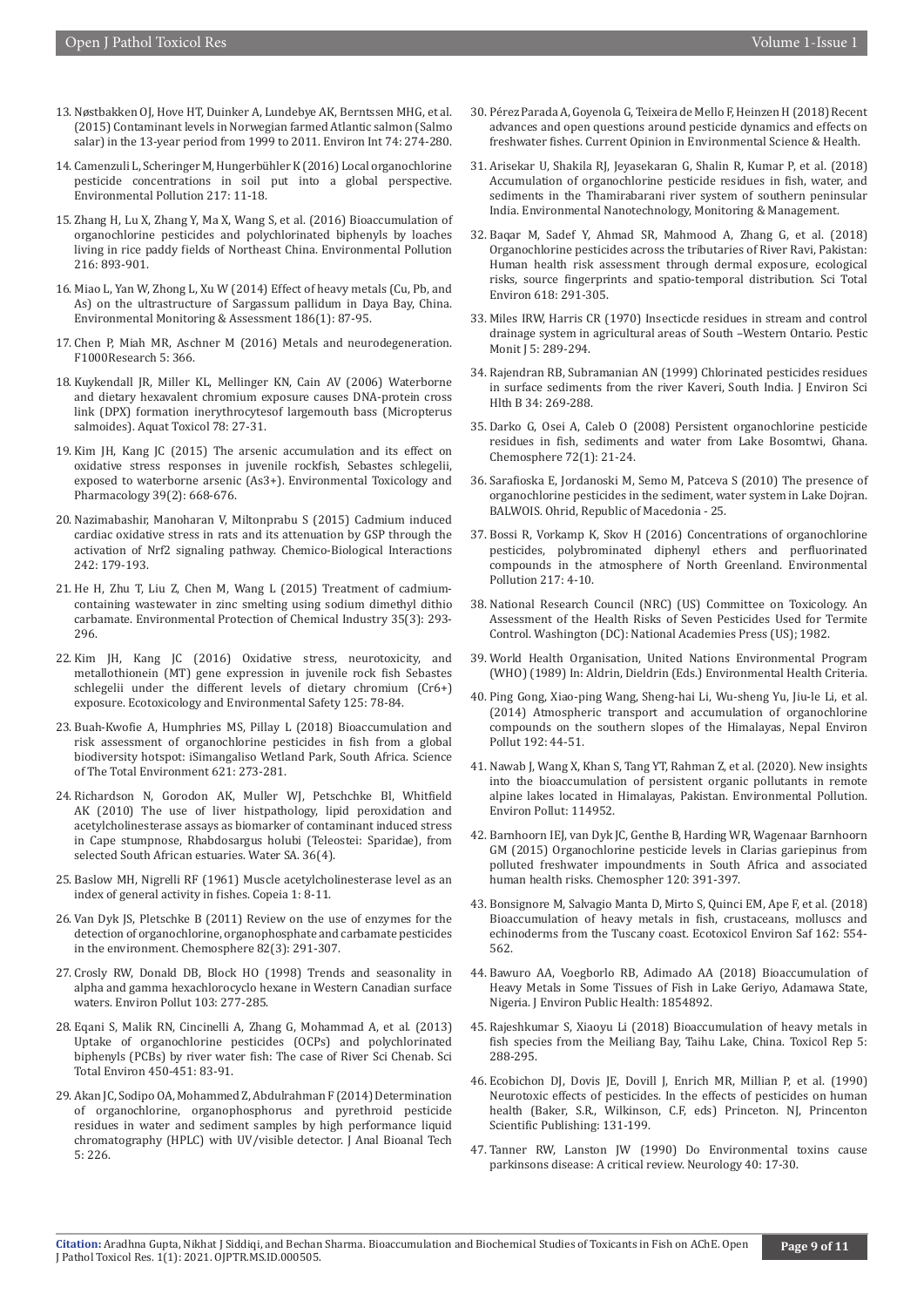- 48. Rosentock L, Keifer M, Daniell WE, McConnell R, Claypoole K (1991) Chronic central nervous system effects of acute organophosphate pesticide intoxication. The pesticides health status study groups. Lancet 338: 223-227.
- 49. Adelekan BA, Abegunde KD (2011) Heavy metals contamination of soil and groundwater at automobile mechanic villages in Ibadan, Nigeria. International Journal of Physical Sciences 6(5): 1045-1058.
- 50. Grosell M (2012) Copper In: Wood CM, Farrell AP, Brauner CJ (Eds.) Homeostasis and Toxicology of Essential Metals—Fish Physiology. Elsevier, SanDiego, CA. pp: 54-135.
- 51. [Akoto O, Azuure AA, Adotey KD \(2016\) Pesticide residues in water,](https://pubmed.ncbi.nlm.nih.gov/27818887/)  [sediment and fish from Tono Reservoir and their health risk implications.](https://pubmed.ncbi.nlm.nih.gov/27818887/)  [SpringerPlus 5\(1\): 1849.](https://pubmed.ncbi.nlm.nih.gov/27818887/)
- 52. Singh RK, Sharma B (2004) *In vivo* alteration in protein metabolism by subacute carbofuran intoxication in the freshwater teleost, Clarias batrachus. Bull Environ Contam Toxicol 73(5): 919-926.
- 53. Singh RK, Sharma B (2005) Sub-acute toxicity of carbofuran on acetylcholinesterase activity in the freshwater catfish, Clarias batrachus. J Environ Occup Medicine 22 (5): 403-407.
- 54. [Scholz NL, Truelove NK, Labenia JS, Baldwin DH, Collier TK \(2006\)](https://pubmed.ncbi.nlm.nih.gov/16704049/)  [Dose-additive inhibition of chinook salmon acetylcholinesterase activity](https://pubmed.ncbi.nlm.nih.gov/16704049/)  [by mixtures of organophosphate and carbamate insecticides. Environ](https://pubmed.ncbi.nlm.nih.gov/16704049/)  [Toxicol Chem 25\(5\): 1200-1207.](https://pubmed.ncbi.nlm.nih.gov/16704049/)
- 55. [Santana MS, Sandrini-Neto L, Di Domenico M, Prodocimo MM \(2021\)](https://pubmed.ncbi.nlm.nih.gov/33248758/)  [Pesticide effects on fish cholinesterase variability and mean activity: A](https://pubmed.ncbi.nlm.nih.gov/33248758/)  [meta-analytic review. Science of The Total Environment 757: 143829.](https://pubmed.ncbi.nlm.nih.gov/33248758/)
- 56. Das BK, Mukherjee SC (2000) A histopathological study of carp Labeo rohita exposed to hexachlorocyclohexane. Veterinaraski Arhiv 70(4):169-180.
- 57. [Sumith JA, Hansani PLC, Weeraratne TC, Munkittrick KR \(2012\)](https://pubmed.ncbi.nlm.nih.gov/22504853/)  [Seasonal exposure of fish to neurotoxic pesticides in an intensive](https://pubmed.ncbi.nlm.nih.gov/22504853/)  [agricultural catchment, Uma-oya, Sri Lanka: Linking contamination](https://pubmed.ncbi.nlm.nih.gov/22504853/)  [and acetylcholinesterase inhibition. Environmental Toxicology and](https://pubmed.ncbi.nlm.nih.gov/22504853/)  [Chemistry 31\(7\): 1501-1510.](https://pubmed.ncbi.nlm.nih.gov/22504853/)
- 58. [Menéndez Helman RJ, Ferreyroa GV, dos Santos Afonso M, Salibián A](https://pubmed.ncbi.nlm.nih.gov/25450939/)  [\(2015\) Circannual rhythms of acetylcholinesterase \(AChE\) activity in](https://pubmed.ncbi.nlm.nih.gov/25450939/)  [the freshwater fish Cnesterodon decemmaculatus. Ecotoxicol Environ](https://pubmed.ncbi.nlm.nih.gov/25450939/)  [Saf 111: 236-241.](https://pubmed.ncbi.nlm.nih.gov/25450939/)
- 59. Marigoudar SR, Nazeer Ahmad R, David M (2009) Cypermethrin induced: *In vivo* inhibition of the acetylchoinesterase activity in functionally different tissues of the freshwater teleost, Labeo rohita (Hamilton). Toxicological and Environmental chemistry 91(6): 1175-1182.
- 60. Milegla H, Mosha R, Sandvik M, Slcaary U (2010) Assessment of acetylchoinesterase activity in Clarias gariepinus as a biomarker of organophosphate and carbamate exposure. Ecotoxicology.
- 61. [Pereira VM, Bortolotto JW, Kist LW, Azevedo MB de, Fritsch RS, et](https://www.sciencedirect.com/science/article/pii/S0161813X1200068X)  [al. \(2012\) Enndosulfan exposure inhibits brain AChE activity and](https://www.sciencedirect.com/science/article/pii/S0161813X1200068X)  [impairs swimming performance in adult zebrafish \(Danio rerio\).](https://www.sciencedirect.com/science/article/pii/S0161813X1200068X)  [NeuroToxicology 33\(3\): 469-475.](https://www.sciencedirect.com/science/article/pii/S0161813X1200068X)
- 62. [Ezemonye LIN, Ikpesu TO \(2011\) Evaluation of sub-lethal effects](https://pubmed.ncbi.nlm.nih.gov/21056611/)  [of endosulfan on cortisol secretion, glutathione S-transferase and](https://pubmed.ncbi.nlm.nih.gov/21056611/)  [acetylcholinesterase activities in Clarias gariepinus. Food Chem Toxicol](https://pubmed.ncbi.nlm.nih.gov/21056611/)  [49\(9\): 1898-1903.](https://pubmed.ncbi.nlm.nih.gov/21056611/)
- 63. [Moraes BS, Clasen B, Loro VL, Pretto A, Toni AC, et al. \(2011\) Toxicoogical](https://pubmed.ncbi.nlm.nih.gov/21095003/)  [response of Cyprinus carpio exposure to a commercial herbicide](https://pubmed.ncbi.nlm.nih.gov/21095003/)  [containing imazethapryl and imazapic. Ectoxicol Environ Saf 74\(3\):](https://pubmed.ncbi.nlm.nih.gov/21095003/)  [328-335.](https://pubmed.ncbi.nlm.nih.gov/21095003/)
- 64. [Toni C, Menezes CC, Loro V, Clasen B, Cattaneo R, et al. \(2010\) Oxidative](https://pubmed.ncbi.nlm.nih.gov/20809548/)  [stress biomarkers in Cyprinus carpio exposed to commercial herbicide](https://pubmed.ncbi.nlm.nih.gov/20809548/)  [bispyriac-sodium. J Appl Toxicol 30\(6\): 590-595.](https://pubmed.ncbi.nlm.nih.gov/20809548/)
- 65. [Cunha I, Mangas Ramirez E, Guilhermino L \(2007\) Effects of copper](https://pubmed.ncbi.nlm.nih.gov/17433783/)  [and cadmium on cholinesterase and glutathione-S-transferase activities](https://pubmed.ncbi.nlm.nih.gov/17433783/)  [of two marine gastropods \(Monodonta lineata and Nucella lapillus\).](https://pubmed.ncbi.nlm.nih.gov/17433783/)

[Biochem Physiol C Toxicol Pharmacol 145\(4\): 648-657.](https://pubmed.ncbi.nlm.nih.gov/17433783/)

- 66. [Richetti SK, Rosemberg DB, Ventura-Lima J, Monserrat JM, Bogo MR,](https://pubmed.ncbi.nlm.nih.gov/21074552/) [et al. \(2011\) Acetylcholinesterase activity and antioxidant capacity of](https://pubmed.ncbi.nlm.nih.gov/21074552/) [zebrafish brain is altered by heavy metal exposure. Neurotoxicology](https://pubmed.ncbi.nlm.nih.gov/21074552/) [32\(1\): 116-122.](https://pubmed.ncbi.nlm.nih.gov/21074552/)
- 67. [Haverroth GMB, Welang C, Mocelin RN, Postay D, Bertoncello KT, et](https://pubmed.ncbi.nlm.nih.gov/26386335/) [al. \(2015\) Copper acutely impairs behavioral function and muscle](https://pubmed.ncbi.nlm.nih.gov/26386335/) [acetylcholinesterase activity in zebrafish \(Danio rerio\). Ecotoxicol](https://pubmed.ncbi.nlm.nih.gov/26386335/) [Environ Saf 122: 440-447.](https://pubmed.ncbi.nlm.nih.gov/26386335/)
- 68. [Leitemperger J, Menezes C, Santi A, Murussi C, Lópes T, et al. \(2016\)](https://pubmed.ncbi.nlm.nih.gov/26744269/) [Early biochemical biomarkers for zinc in silver catfish \(Rhamdia quelen\)](https://pubmed.ncbi.nlm.nih.gov/26744269/) [after acute exposure. Fish Physiol Biochem 42\(3\): 1005-1114.](https://pubmed.ncbi.nlm.nih.gov/26744269/)
- 69. Pan H, Zhang X, Ren B, Yang H, Ren Z, et al (2017) Toxic Assessment of Cadmium Based on Online Swimming Behavior and the Continuous AChE Activity in the Gill of Zebrafish (Danio rerio). Water Air & Soil Pollution 228(9).
- 70. [Zhang T, Yang M, Pan H, Li S, Ren B, et al. \(2017\). Does time difference of](https://pubmed.ncbi.nlm.nih.gov/27825714/) [the acetylcholinesterase \(AChE\) inhibition in different tissues exist? A](https://pubmed.ncbi.nlm.nih.gov/27825714/) [case study of zebra fish \(Danio rerio\) exposed to cadmium chloride and](https://pubmed.ncbi.nlm.nih.gov/27825714/) [deltamethrin. Chemosphere 168: 908-916.](https://pubmed.ncbi.nlm.nih.gov/27825714/)
- 71. [Lee J, Peterson SM, Freeman JL \(2017\) Sex-specific characterization](https://pubmed.ncbi.nlm.nih.gov/27535807/) [and evaluation of the Alzheimer's disease genetic risk factor sorl1](https://pubmed.ncbi.nlm.nih.gov/27535807/) [in zebrafish during aging and in the adult, brain following a 100 ppb](https://pubmed.ncbi.nlm.nih.gov/27535807/) [embryonic lead exposure: characterization of zebrafish sorl1. J Appl](https://pubmed.ncbi.nlm.nih.gov/27535807/) [Toxicol 37\(4\): 400-407.](https://pubmed.ncbi.nlm.nih.gov/27535807/)
- 72. [Green AJ, Planchart A \(2018\) The neurological toxicity of heavy metals:](https://pubmed.ncbi.nlm.nih.gov/29199130/) [A fish perspective. Comparative Biochemistry and Physiology Part C:](https://pubmed.ncbi.nlm.nih.gov/29199130/) [Toxicology & Pharmacology 208: 12-19.](https://pubmed.ncbi.nlm.nih.gov/29199130/)
- 73. [Simonato JD, Mela M, Doria HB, Guiloski IC, Randi MAF \(2016\)](https://pubmed.ncbi.nlm.nih.gov/26613196/) [Biomarkers of waterborne copper exposure in the Neotropical fish](https://pubmed.ncbi.nlm.nih.gov/26613196/) [Prochilodus lineatus. Aquat Toxicol 170: 31-41.](https://pubmed.ncbi.nlm.nih.gov/26613196/)
- 74. [Mazon AF, Cerqueira CC, Fernandes MN \(2002\) Gill cellular changes](https://pubmed.ncbi.nlm.nih.gov/11896669/) [inducedby copper exposure in the south american tropical freshwater](https://pubmed.ncbi.nlm.nih.gov/11896669/) [fish Prochilodusscrofa. Environ Res 88\(1\): 52-63.](https://pubmed.ncbi.nlm.nih.gov/11896669/)
- 75. [Martins AE, Bianchini A \(2011\) Toxicity tests aiming to protect Brazilian](https://pubmed.ncbi.nlm.nih.gov/21643562/) [aquaticsystems: current status and implications for management. J](https://pubmed.ncbi.nlm.nih.gov/21643562/) [Environ. Monit 13\(7\): 1866-1875.](https://pubmed.ncbi.nlm.nih.gov/21643562/)
- 76. [Mustafa SA, Davies SJ, Jha AN \(2012\) Determination of hypoxia and](https://pubmed.ncbi.nlm.nih.gov/22239943/) [dietarycopper mediated sub-lethal toxicity in carp, Cyprinus carpio, at](https://pubmed.ncbi.nlm.nih.gov/22239943/) [different levelsof biological organization. Chemosphere 87\(4\): 413-422.](https://pubmed.ncbi.nlm.nih.gov/22239943/)
- 77. [Colovic MB, Krstic DZ, Lazarevic Pasti TD, Bondzic AM, Vasic VM \(2013\)](https://pubmed.ncbi.nlm.nih.gov/24179466/) [Acetylcholinesterase inhibitors: Pharmacology and toxicology. Curr](https://pubmed.ncbi.nlm.nih.gov/24179466/) [Neuropharmacol 11\(3\): 315-335.](https://pubmed.ncbi.nlm.nih.gov/24179466/)
- 78. [Sarasamma S, Audira G, Juniardi S, Sampurna B, Liang ST \(2018\) Zinc](https://pubmed.ncbi.nlm.nih.gov/30332818/) [Chloride Exposure Inhibits Brain Acetylcholine Levels, Produces](https://pubmed.ncbi.nlm.nih.gov/30332818/) [Neurotoxic Signatures, and Diminishes Memory and Motor Activities in](https://pubmed.ncbi.nlm.nih.gov/30332818/) [Adult Zebrafish. Int J Mol Sci 19\(10\): 3195.](https://pubmed.ncbi.nlm.nih.gov/30332818/)
- 79. [Kumar N, Gupta S, Chandan, NK, Aklakur M, Pal AK, et al. \(2014\)](https://pubmed.ncbi.nlm.nih.gov/24690771/) [Lipotropes Protect against Pathogen-Aggravated Stress and Mortality in](https://pubmed.ncbi.nlm.nih.gov/24690771/) [Low Dose Pesticide Exposed Fish. PLoS one 9\(4\): e93499.](https://pubmed.ncbi.nlm.nih.gov/24690771/)
- 80. [Kumar N, Krishnani KK, Kumar P, Jha AK, Gupta SK, et al. \(2017\) Dietary](https://pubmed.ncbi.nlm.nih.gov/28108338/) [zinc promotes immuno-biochemical plasticity and protects fish against](https://pubmed.ncbi.nlm.nih.gov/28108338/) [multiple stresses. Fish Shellfish Immunol 62: 184-194.](https://pubmed.ncbi.nlm.nih.gov/28108338/)
- 81. [Som Niyogi, Rebecca Kent, Chris M Wood \(2008\) Effects of water](https://pubmed.ncbi.nlm.nih.gov/18577468/) [chemistry variables on gill binding and acute toxicity of cadmium](https://pubmed.ncbi.nlm.nih.gov/18577468/) [in rainbow trout \(Oncorhynchus mykiss\): A biotic ligand model.](https://pubmed.ncbi.nlm.nih.gov/18577468/) [Comparative Biochemistry and Physiology Part C 148\(4\): 305-314.](https://pubmed.ncbi.nlm.nih.gov/18577468/)
- 82. [Jia X, Zhang H, Liu X \(2011\) Low levels of cadmium exposure induce DNA](https://pubmed.ncbi.nlm.nih.gov/20658319/) [damage and oxidative stress in the liver of Oujiang colored common carp](https://pubmed.ncbi.nlm.nih.gov/20658319/) [Cyprinus carpio var color. Fish Physiol Biochem 37\(1\): 97-103.](https://pubmed.ncbi.nlm.nih.gov/20658319/)
- 83. [Mdegela RH, Mosha RD, Sandvik M, Skaare JU \(2010\) Assessment of](https://pubmed.ncbi.nlm.nih.gov/20169407/) [acetylcholinesterase activity in Clarias gariepinus as a biomarker of](https://pubmed.ncbi.nlm.nih.gov/20169407/)